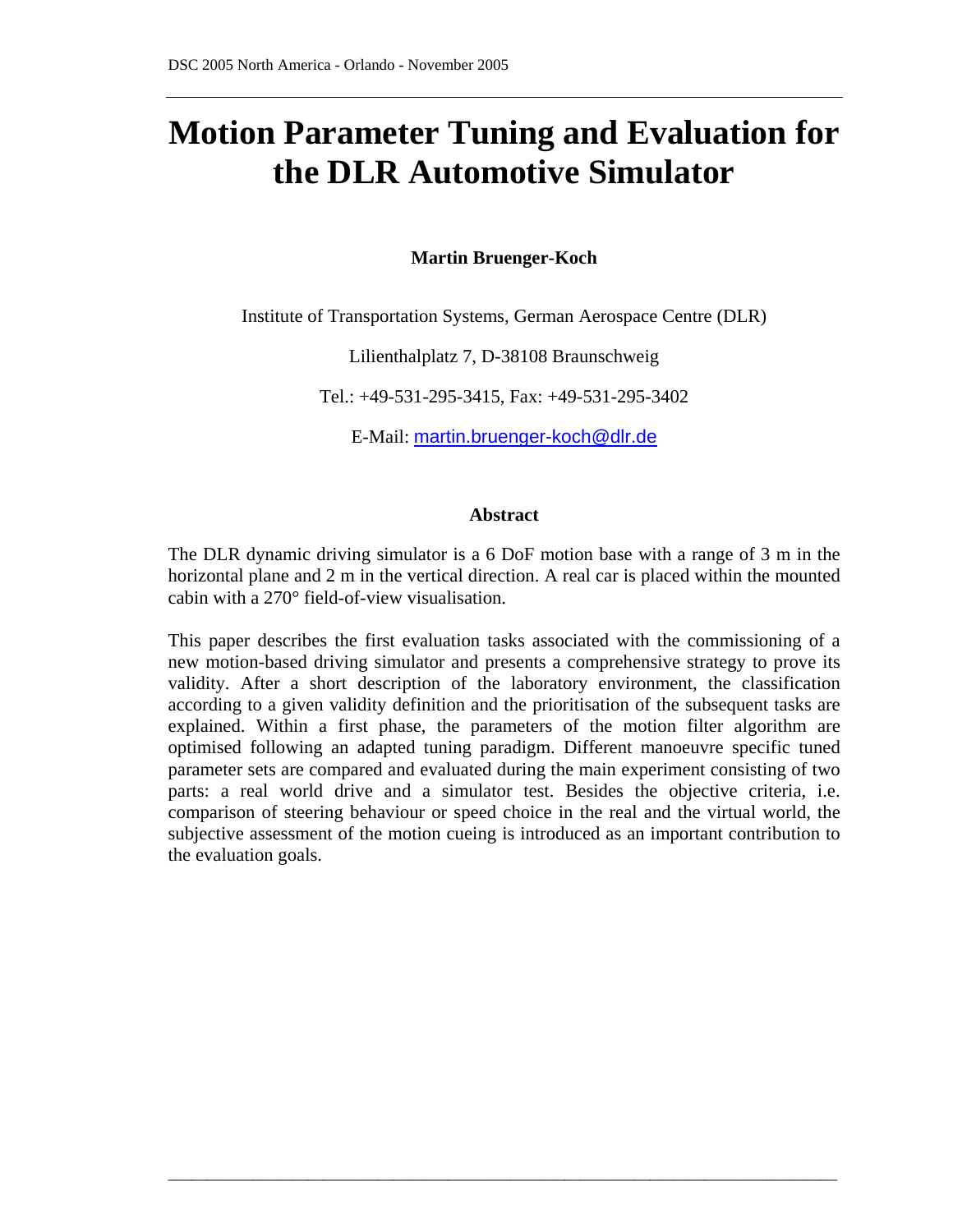# **Introduction**

New advanced driver assistance systems (ADAS) are being developed to increase comfort and safety of future cars. In order to ensure the acceptance of new systems by the drivers and to check the developed assistance functions and their effects on driving behaviour before bringing them into the mass market, experimental tests are necessary. As ethical considerations prohibit testing of ADAS in stressful or dangerous traffic situations simulator experiments are necessary. The major problem when using simulated scenarios for tests of this type is transferring the simulator results to reality. Hence, it has to be proven that drivers exhibit a similar behaviour within the simulation and in real traffic. Boer et al. [1] and Reymond et al. [2] showed the high importance of kinaesthetic cues\* for this task and the problems that occur when using visual cues only. Thus motion-based simulators are necessary to get valid results from simulator experiments. However, it is well known that a motion-based simulator with a poorly tuned motion system can be worse than not having any motion cues at all. Simulator sickness and unrealistic driving behaviour are two unwanted effects of false motion cues. Only a thorough tuning of the motion system and evaluation of the simulator performance can guarantee the needed simulation quality.

*\*also called motion cues: To render the physical motion so that the driver perceives the motion in a virtual environment similar as in reality (see also* [3]*)*

## **Laboratory Environment**

To provide a huge range of testing tools for ADAS research purposes as described above, several simulators with different levels of complexity have been installed at the Institute of Transportation Systems. Additionally a measurement vehicle called ViewCar was built up in order to observe driving behaviour in real traffic. The newest and most elaborate simulator is a 6 Degree-of-Freedom (DoF) motion base similar to a common Stewart platform but with the difference that the cabin is mounted below the platform. This enables the simulator to use a larger workspace because of the longer hydraulic arms. A real car is placed within this cabin. From the driver seat position a 240°x40° field-of-view visualisation is realised. Additionally there are three TFT monitors: two small ones which work as side mirrors and a huge one mounted on the backseats showing the rear-view scenery. The simulators physical limits are listed [below](#page-1-0). More details are given by Suikat [4].

<span id="page-1-0"></span>

| Table 1. Simulator position, velocity und deceleration unitis |                 |                        |              |                                |                               |  |  |  |  |
|---------------------------------------------------------------|-----------------|------------------------|--------------|--------------------------------|-------------------------------|--|--|--|--|
|                                                               | <b>Position</b> | <b>Acceleration</b>    |              | <b>Position</b>                | <b>Acceleration</b>           |  |  |  |  |
| <b>Surge</b>                                                  | $\pm 1.5$ m     | $\pm 10 \text{ m/s}^2$ | Roll         | $-20^{\circ}$ / +21 $^{\circ}$ | $\pm 250^{\circ}/s^2$         |  |  |  |  |
| Sway                                                          | $\pm 1.4$ m     | $\pm 10 \text{ m/s}^2$ | <b>Pitch</b> | $\pm 21$ °                     | $+250\frac{\circ}{s^2}$       |  |  |  |  |
| <b>Heave</b>                                                  | $\pm 1.4$ m     | $\pm 10 \text{ m/s}^2$ | Yaw          | $\pm 21$ °                     | $+250\degree$ /s <sup>2</sup> |  |  |  |  |

Table 1: *Simulator position, velocity and acceleration limits*

The measuring vehicle ViewCar enables the support of the ADAS development process by forming a base for the comparison of virtual and real driving behaviour. It is equipped with several sensors in order to record the physical vehicle state (via vehicle CAN,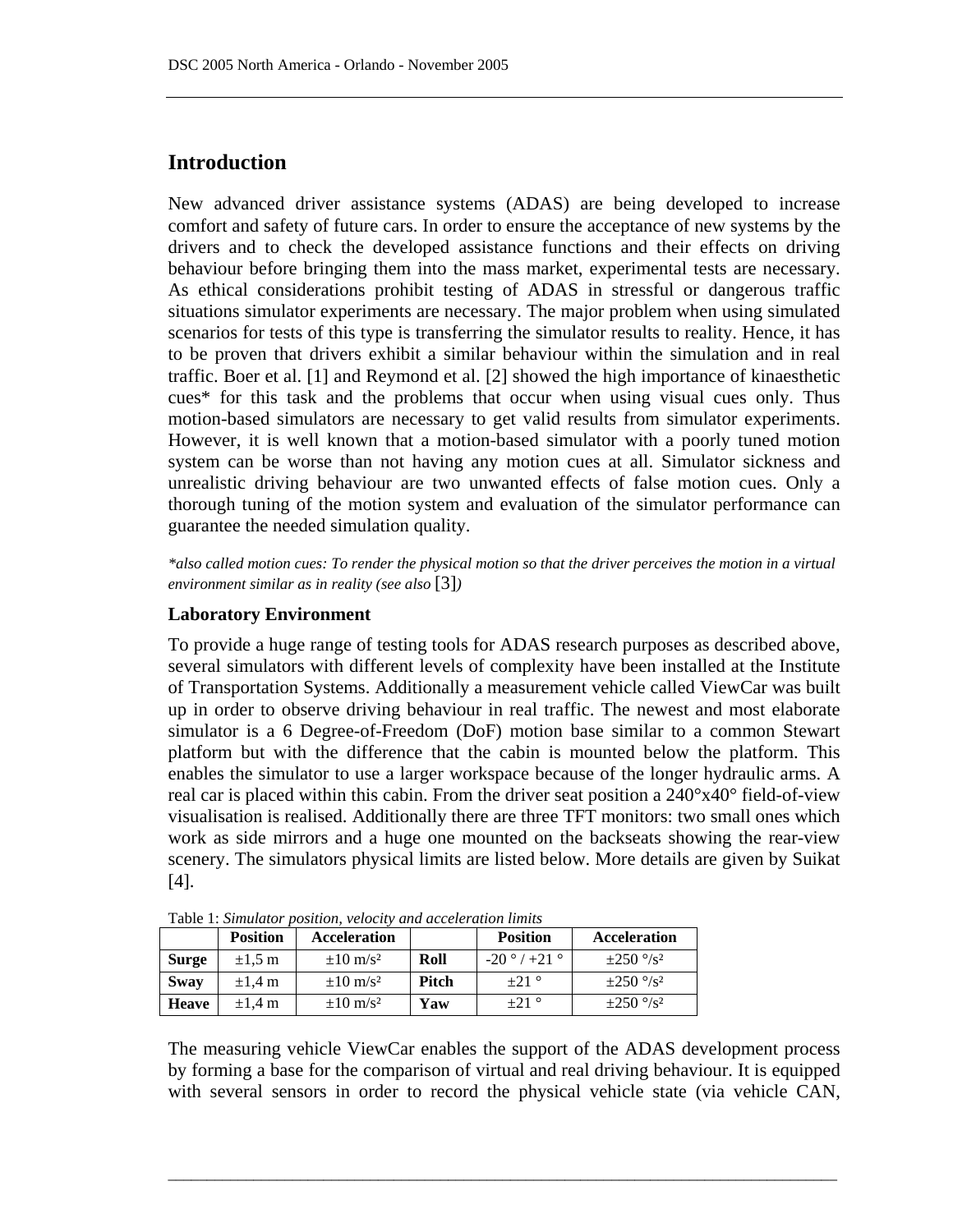positioning system, lane detection) the driver behaviour (via gaze detection system, physiological data record) and the environment (optical cameras, laser scanner, radar). With obtained test drive data it is possible to gain knowledge about driver behaviour in real traffic, the demands on drivers and their reactions to certain traffic situations.



Figure 1: *DLR Dynamic simulator and ViewCar: virtual environment vs. real traffic driving behaviour* 

# **Evaluation Strategy**

As described in the introduction, the validation of the results obtained in a virtual environment is crucial and the motion cueing quality plays a central role for the validity of the results. The motion cueing validity is classified by Reymond and Kemeny [5] as follows:

- physical validity: comparing the rendered motion cues to the simulated vehicle dynamics
- perceptual validity: comparing the driver's multi-sensory perception of selfmotion to a real situation
- relative behaviour validity: comparing the effect of some environmental parameter (e.g. road, vehicle, traffic conditions) on driving behaviour
- absolute behaviour validity: comparing the global driver behaviour to a real situation

They concluded that the physical validity is generally limited to the mid-frequency range of vehicle motion due to simulator physical limits. On the one hand, to achieve a large perceptual validity which is more important for the task of testing driver reactions, it may even be necessary to systematically deviate from physical validity beyond these limitations. On the other hand, perception is usually examined by means of questionnaires and thus may be distorted by the subjects' reports. So, especially for ADAS development tasks the behavioural validity becomes important. The first step in order to achieve this is to compare the influence of certain environmental factors on different aspects of driving behaviour during specific driving tasks. The overall goal is to extend these examinations until all different factors which influence driving are covered and a good absolute behavioural validity is achieved. However, this is not necessary for all research questions. Moreover, it may be necessary to do different kinds of tuning for different situations or manoeuvres.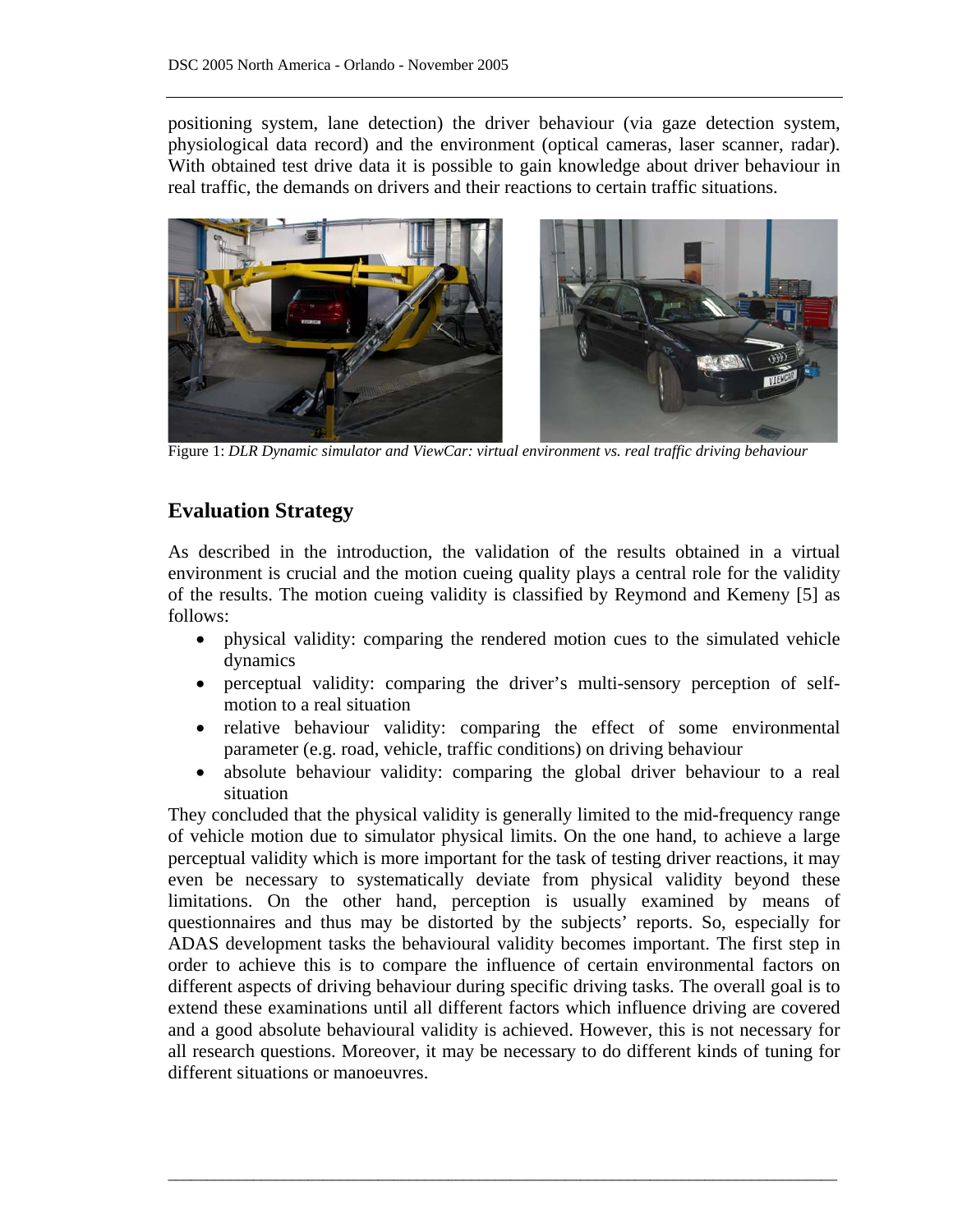The evaluation of the DLR driving simulators begins along this line of reasons. Subjective reactions and behaviour are recorded in real driving and a comparable virtual driving situation to evaluate the relative behaviour validity. With a pilot study it already has been shown that the driving behaviour in a virtual environment and in reality show similar effects even with a very simplified set-up [6]. Thus, using a tuned motion-based simulator promises a further augmentation of the validity. The essential prerequisite for this is a good parameter tuning before the actual experiments. In order to achieve large relative behaviour validity, the tuning begins with basic manoeuvres to spread to more complex ones. The approach used is described in the next section.

## **Motion Tuning**

Due to the physical limits of the simulator, the simulated vehicle motion (specific forces and angular rates) can not be performed directly. Thus a filter algorithm, called washout filter is integrated to render the physical motion by scaling and filtering the vehicle motion. As flight simulators have a longer tradition than their automotive counterparts, the commonly used motion cueing algorithm was originally developed for aviation tasks. However, the demands of automotive tasks differ from those of flight simulations and there is no experience with a mechanical construction and the corresponding dynamics as applied in the new DLR dynamic driving simulator. So the motion algorithm parameters have to be varied (or tuned) in order to meet these new demands. This is a difficult task due to the numerous parameters and the necessity to take into account the simulator capabilities as well as the characteristics of human motion perception. Hence the overall goal of the tuning is to improve the perceived motion inside the simulator to resemble the feeling of driving a real car and to avoid simulator sickness at the same time. A helpful guideline for the motion tuning process is presented by Grant and Reid [7], who combined the knowledge gained in the field of flight simulation over the last decades to develop a tuning paradigm.

## *Washout Filter Algorithm*

The motion algorithm included in the simulator motion system is a classical washout filter algorithm (see [Figure 2](#page-4-0)) as comprehensively described in association with flight simulation [3, 8-11]. It mainly scales and filters the incoming vehicle dynamics data (specific forces and angular rates). Because of the physical limits of the simulator the low-frequency lateral and longitudinal forces (surge and sway) are represented via simulator tilt. This so called tilt coordination uses the imperfectness of the human perception and the gravity force vector to simulate low frequency acceleration cues. Only high frequency movements are directly rendered.

For gaining simulator experience with a preferably simple set-up, the existing filters which are already integrated in the simulator are used. Their translational (or specific force) high-pass filters are first order and not the recommended second or third order filter structures [9, 10]. The angular rate first order high-pass filter and the specific force second order low-pass filter, however, feature the recommended design.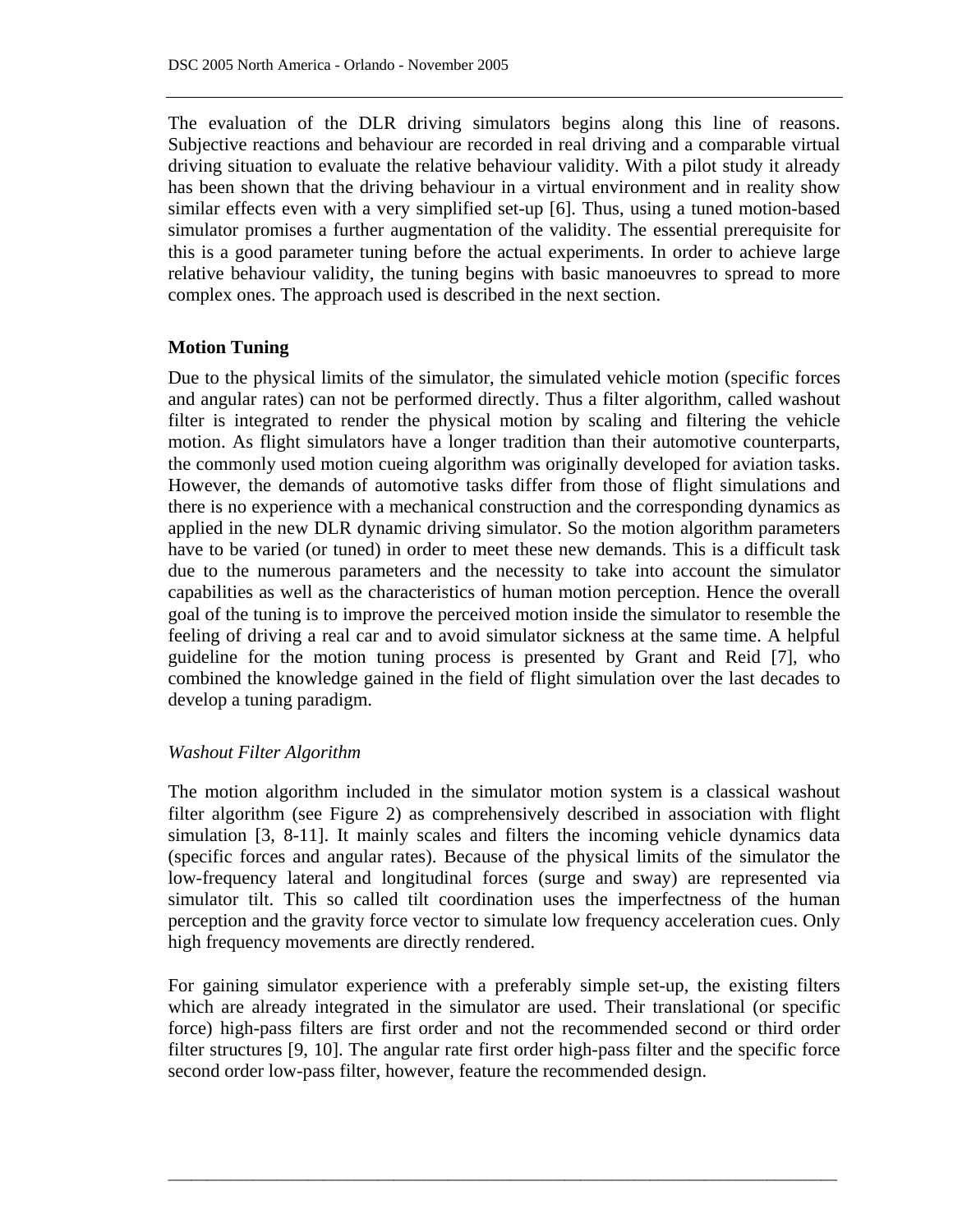

<span id="page-4-0"></span>Figure 2: *Classical washout filter algorithm. Upper branch: Specific force high-pass filtering. Middle branch: Specific force low-pass filtering / tilt coordination. Lower branch: Angular rate high-pass filtering.* 

#### *Tuning Experiment*

Initial values for the washout parameters (e.g. scale factors, filter frequencies, …) were selected as a trade-off between the first simulator behaviour insights and standard characteristic values [3, 9, 12]. The allowed coefficient values i.e. the initial ranges were selected the same way but with a higher permitted maximum value for the tilt coordination limits as discussed by Nordmark [13].

The driving manoeuvres for the two experiments done in the first step of the motion tuning are chosen based on Grant's advice to concentrate on manoeuvres with isolated individual DoF's [7]. Two basic manoeuvres fulfil this demand and are often used for several studies with motion-based simulators: Curve driving [1, 14, 15] (or steering [16]) which mainly addresses lateral acceleration and yaw and the central longitudinal manoeuvres accelerating and braking [1, 2, 14, 17, 18]. Consequently two virtual test tracks were created: one for each of the two chosen manoeuvres. The acceleration test track was composed of two parts. A long straight section is followed by alternating short straight sections and crossroads with stop signs, each with a different given speed limitation (Track *S3*). An overview of the second track (Track *S2*) which focuses on testing curve driving behaviour is given in [Figure 3.](#page-4-1)



<span id="page-4-1"></span>Figure 3: *Top view of the curve driving test track (Track S2) with given speed limits* 

In the course of one test, the driver is instructed to carry out the particular manoeuvre with different vehicle speeds (given by speed limit signs along the track). In an iterative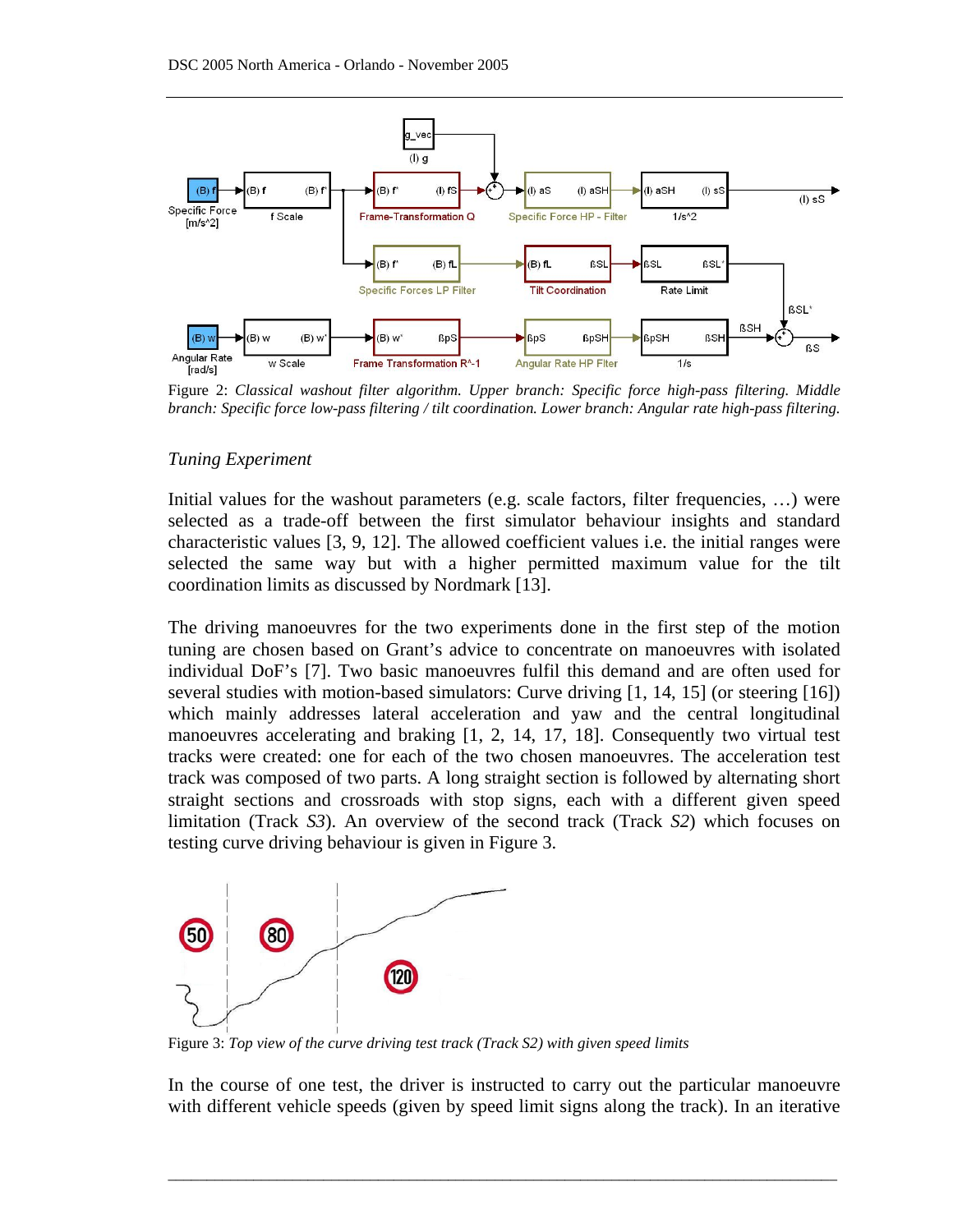process of test runs, coefficient selection and coefficient adjustment, the motion parameters relating to the respective manoeuvres are systematically improved until the driver perceives the motion as realistic. Thus optimal tuned parameters for certain manoeuvres are obtained.

## **Evaluation Study**

The evaluation main experiment consists of two parts: A real world drive with the ViewCar and a virtual world simulator run. Where the first part mainly provides the real world driving behaviour a focus of the simulator experiment is on the subjective assessment of the perceived motion. Both are systematically described in the following.

#### *Part One - Real World Driving*

The real world experiment track (Track *S1*) was chosen to be a 10 to 15 minutes drive. It comprises several curves with different degrees of curvature as well as sections forcing the driver to stop or to reduce speed [\(Figure 4](#page-5-0)). In this way both tuning manoeuvres will be found while driving this track.



Figure 4: *Real world experiment track (Track S1) - aerial view*

<span id="page-5-0"></span>Mainly the physical vehicle state will be recorded in order to obtain the real world driving behaviour of the test drivers, i.e. the steering behaviour (steering angle depending on time and vehicle position) and the speed choice (vehicle speed, throttle and brake depending on time and vehicle position). The test will be carried out with 16 subjects aged 25 to 50 years, half of them male and half female. Thus an at least moderate driving experience is guaranteed and driving effects of novice or old people can be excluded.

#### *Part Two - Simulator Motion Assessment*

The participation as a test driver in experiments in a virtual reality laboratory requires some experience with the used simulation environment to avoid the influence of learning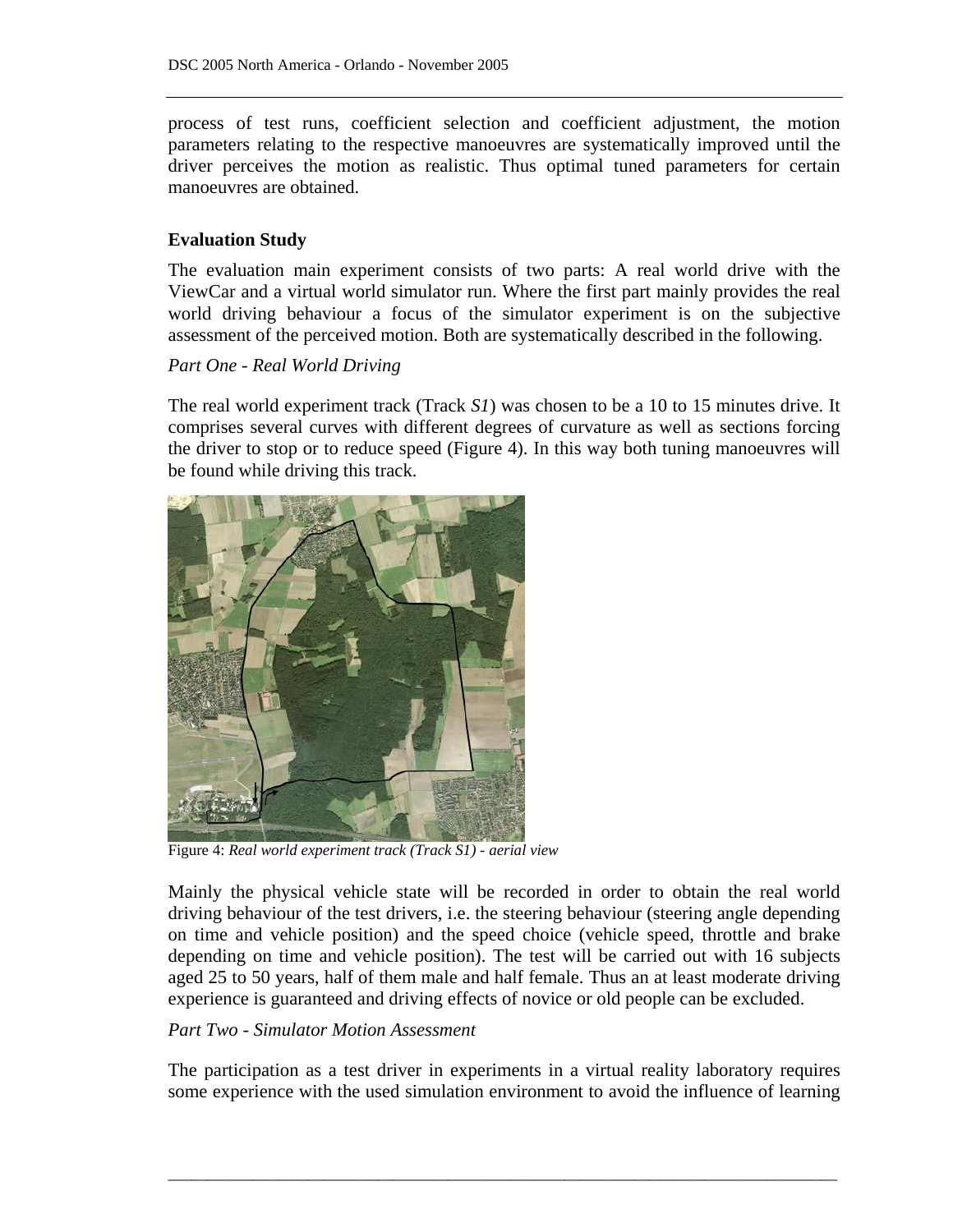effects and hence a great dispersion of the results [6, 15]. For the experiments within the laboratories of the Institute of Transportation Systems a simulator training based on the method of Hoffman et al. [19] was designed. Before starting the simulator experiment all subjects have to undergo this training in a fixed-based simulator. This reduces the chance of simulator sickness appearance and let the test drivers get used to driving in a virtual environment.

The motion assessment experiment is initiated by a short, unguided drive without any motion cues applied. This serves the re-acclimatisation to the virtual world as training and experiments are not undertaken on the same day. Furthermore, this initial drive provides a baseline for all following test segments. Next a test track consisting of three sections is driven three times, each run with a different parameter set. The first two sections are the curve driving track (*S2*) and the acceleration track (*S3*) from the tuning experiment followed by a virtual copy of the real world test track (*S1*). After every section, the driver is asked to report any symptoms of simulator sickness and to assess the motion under four different aspects:

- How realistic is the feeling of driving?
- How accurately can the car be handled?
- How well do the movements match reality?
- How safe did you feel?

On a two-level assessment scale, the drivers first conduct a verbal categorisation and then further differentiate between different levels within the selected category ([Figure 5](#page-6-0)).

| very poor                |  |                                 | poor |   | izov.<br>una |  | 200d |            |  | very good |   |              |   |      |     |
|--------------------------|--|---------------------------------|------|---|--------------|--|------|------------|--|-----------|---|--------------|---|------|-----|
| -                        |  |                                 |      | - |              |  | -    |            |  | -         | u |              | - |      |     |
| $\overline{\phantom{a}}$ |  | $\tilde{\phantom{a}}$<br>$\sim$ |      |   |              |  |      | <b>Y</b> Y |  |           |   | $\mathbf{r}$ |   | 1.00 | . . |

<span id="page-6-0"></span>Figure 5: *Two-level assessment scale. Verbal categorisation and further differentiation.* 

This procedure is repeated during the following two runs with changing parameter sets. The different sets are based on untuned initial parameter states and the manoeuvrespecific tuned values as described above [\(Figure 6\)](#page-6-1). To exclude an effect of the parameter set sequence, the subsets are applied in varying order. Additionally the order of the first two tracks (*S2* and *S3*) is changed resulting in twelve different set-ups ([Figure 7\)](#page-6-2).

|           |               | <i>parameter set</i> |  |   |  |
|-----------|---------------|----------------------|--|---|--|
|           |               | а                    |  | c |  |
| manoeuvre | curve driving |                      |  |   |  |
|           | acceleration  |                      |  |   |  |

<span id="page-6-1"></span>Figure 6*: Tuning states of the parameter sets (++ tuned / - - not tuned for the respective manoeuvre, e. g. set a is tuned for acceleration but not tuned regarding curve driving manoeuvres).* 

 $\_$  ,  $\_$  ,  $\_$  ,  $\_$  ,  $\_$  ,  $\_$  ,  $\_$  ,  $\_$  ,  $\_$  ,  $\_$  ,  $\_$  ,  $\_$  ,  $\_$  ,  $\_$  ,  $\_$  ,  $\_$  ,  $\_$  ,  $\_$  ,  $\_$  ,  $\_$  ,  $\_$  ,  $\_$  ,  $\_$  ,  $\_$  ,  $\_$  ,  $\_$  ,  $\_$  ,  $\_$  ,  $\_$  ,  $\_$  ,  $\_$  ,  $\_$  ,  $\_$  ,  $\_$  ,  $\_$  ,  $\_$  ,  $\_$  ,

|              |                | <i>parameter-set order</i> |      |                                                           |  |  |  |  |  |
|--------------|----------------|----------------------------|------|-----------------------------------------------------------|--|--|--|--|--|
|              |                |                            |      | $a-b-c$   $a-c-b$   $b-a-c$   $b-c-a$   $c-a-b$   $c-b-a$ |  |  |  |  |  |
| track        | $S2 - S3 - S1$ |                            |      | Ш                                                         |  |  |  |  |  |
| <i>order</i> | $S3 - S2 - S1$ | VII                        | VIII |                                                           |  |  |  |  |  |

<span id="page-6-2"></span>Figure 7: *Sequence variation of the different parameter sets and the track order*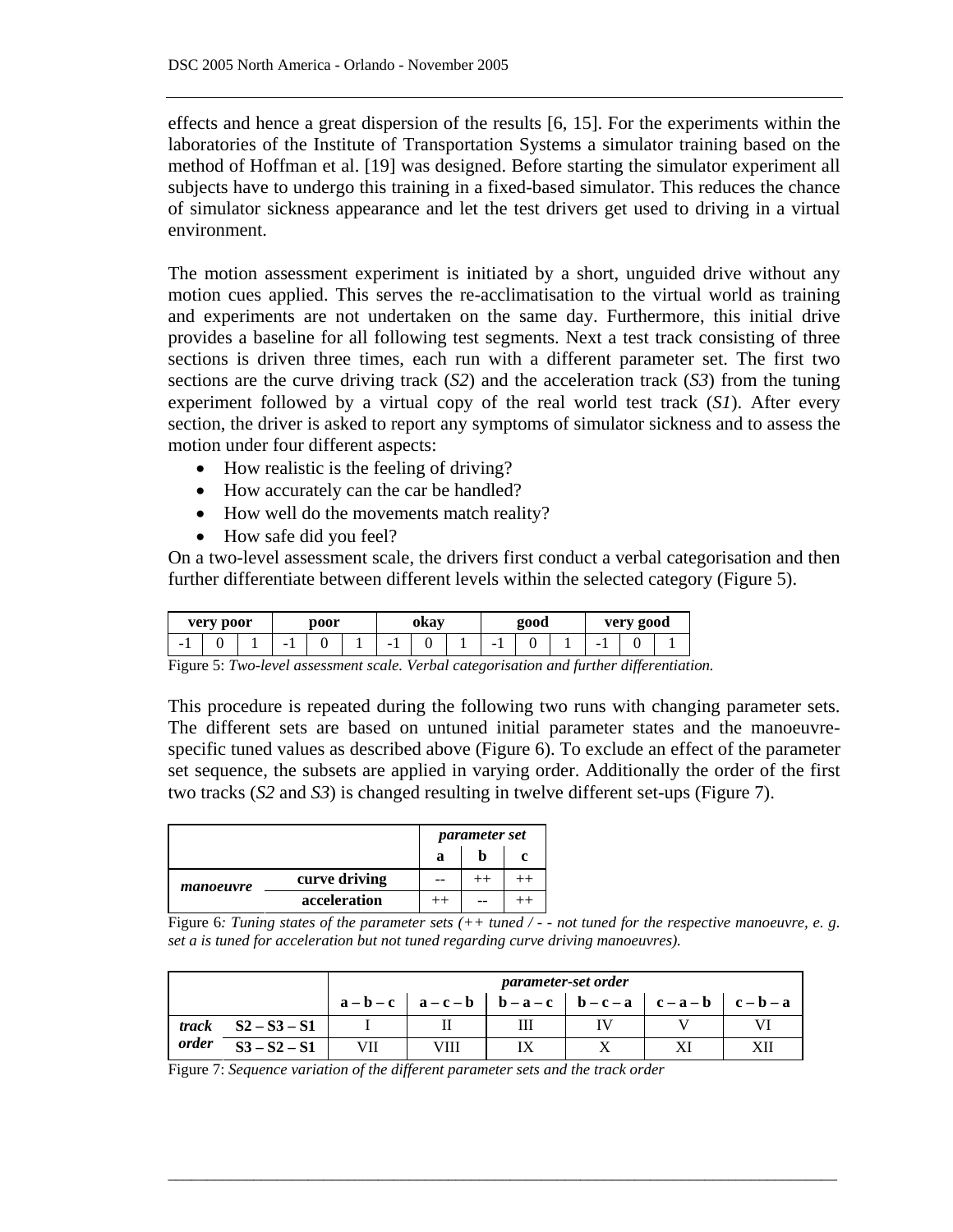# **Conclusion**

This paper describes an evaluation strategy and presents the structure of the first conducted experiments. Tuning the motion washout filter algorithm on different manoeuvre-specific test tracks results in manoeuvre-specific optimised parameter sets. A comparison of these sets reveals differences between the respective driver perception and effects regarding the manoeuvres. With the analysis of recorded physical values (e.g. steering angle, speed, etc.) of the real world drive and the motion-base simulator experiment, an objective comparison of the driving behaviour is performed. A further aspect which can rarely be found in motion-cueing related literature (except for Reid's and Nahon's work in 1986 [20]) is examined within this evaluation approach: a subjective assessment of the driver's perception of self-motion. A comparison of individual assessments to the results of the driving behaviour analysis will show whether good achieved behaviour validity is identical to motion perceived as realistic. Hence the general possibility of achieving both tasks with one parameter set will be examined. Taking the driver's opinions into account will help in gaining knowledge about how to avoid simulator sickness as well. Additional analysis will show which parameter set (related to the tuning manoeuvre and the experiment track section) obtains best ratings and if a combination of different tuning manoeuvres or an increase in the complexity of a single driving task is necessary to achieve a well tuned motion base. Subsuming, the experiments are designed to answer the questions what level of validity the DLR dynamic driving simulator has already reached and in which direction future tuning and evaluation should go. First results of this study will be presented at this conference and publication of the complete analysis will follow.

# **Acknowledgements**

The presented research work is funded by the Ministry of Economics, Labor and Traffic of Niedersachsen (Project "Strategien für Fahrerassistenzsysteme").

# **Reference**

- [1] E. R. Boer, T. Yamamura, N. Kuge, and A. Girshick, "Experiencing the same Road Twice: A Driver Centered Comparison between Simulation & Realtiy," presented at Driving Simulator Conference, Paris, 2000.
- [2] G. Reymond, A. Kemeny, J. Droulez, and A. Berthoz, "Contribution of a Motion Platform to Kinesthetic Restitution in a Driving Simulator," presented at Driving Simulator Conference, Paris, 1999.
- [3] P. R. Grant, "The Development of a Tuning Paradigm for Flight Simulator Motion Drive Algorithms," in *The Graduate Department of Aerospace, Science and Engineering*. Toronto: University of Toronto, 1996.
- [4] R. Suikat, "The new Dynamic Driving Simulator at DLR," presented at Driving Simulator Conference, Orlando, Florida, 2005.

 $\_$  ,  $\_$  ,  $\_$  ,  $\_$  ,  $\_$  ,  $\_$  ,  $\_$  ,  $\_$  ,  $\_$  ,  $\_$  ,  $\_$  ,  $\_$  ,  $\_$  ,  $\_$  ,  $\_$  ,  $\_$  ,  $\_$  ,  $\_$  ,  $\_$  ,  $\_$  ,  $\_$  ,  $\_$  ,  $\_$  ,  $\_$  ,  $\_$  ,  $\_$  ,  $\_$  ,  $\_$  ,  $\_$  ,  $\_$  ,  $\_$  ,  $\_$  ,  $\_$  ,  $\_$  ,  $\_$  ,  $\_$  ,  $\_$  ,

[5] G. Reymond, A. Kemeny, J. Droulez, and A. Berthoz, "Motion Cueing in the Renault Driving Simulator," *Vehicle Dynamics*, vol. 34, pp. 249 - 259, 2000.